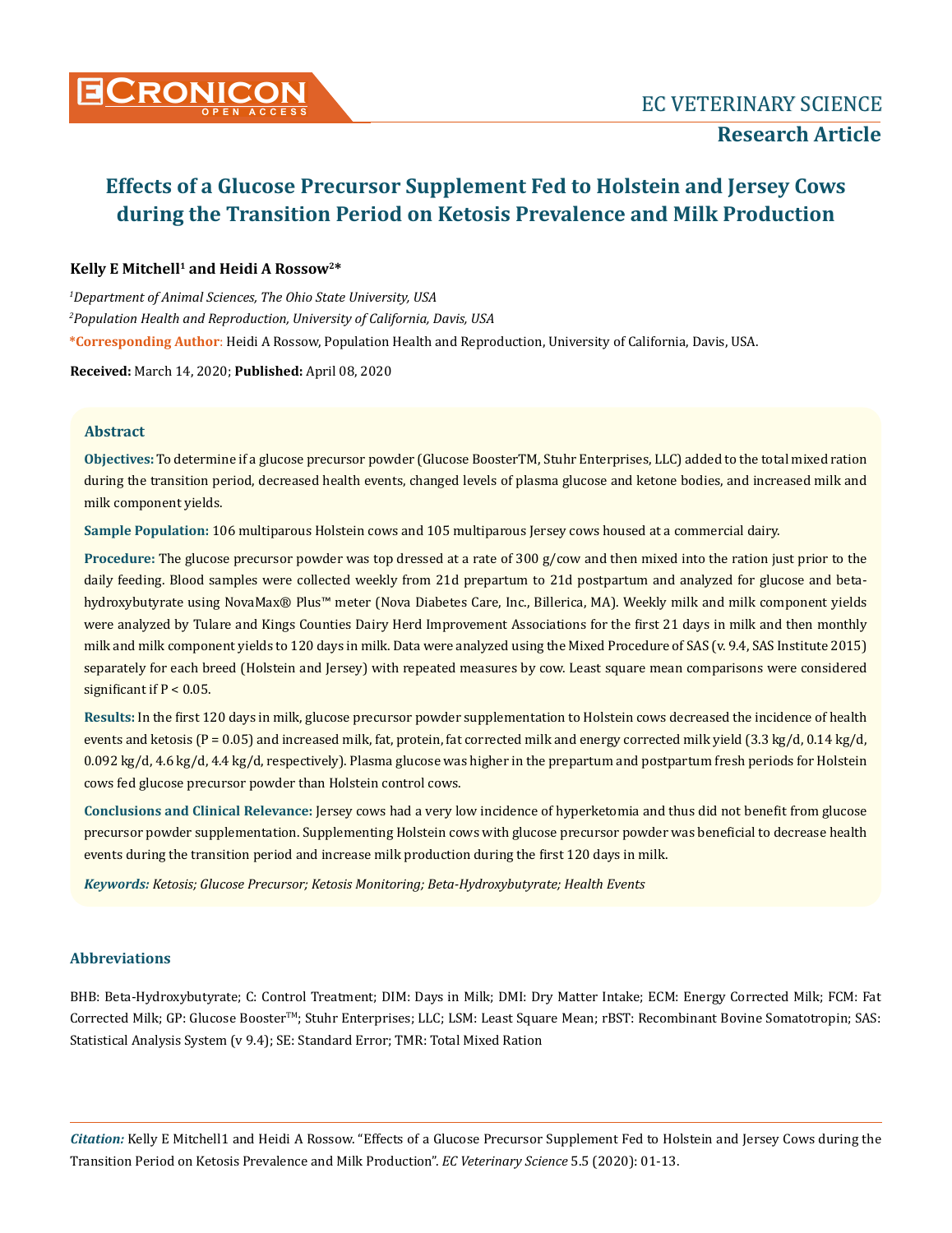## **Introduction**

Ketosis prevalence has been estimated to be as high as 60% for transition cows in Holstein herds [1,2]. Ketosis prevalence rates are high because peripartum cows experience a lag in DMI and an increase in energy demands due to the onset of lactation, resulting in negative energy balance [3]. However, the level of DMI and therefore negative energy balance varies by cow. For example, there was 30 to 40% variation in DMI in early lactation, but only 6 to 10% variation in DMI during peak milk production [4]. A study [3] estimated that at 4 DIM, energy demand was 26% greater than that provided by DMI. Even with better management, negative energy balance is unavoidable since in early lactation DMI is not sufficient for the levels of milk production that are achieved by genetically superior cows. Therefore, the risk for ketosis is increased.

On commercial dairies, BHB concentrations alone are the most common measurement used to identify ketosis [5]. However, low glucose concentrations are also an important factor in the etiology of ketosis [6-9]. Cows are considered at risk for transition diseases and ketosis starting at blood BHB concentrations greater than 1.0 mmol/L [10] and at increased risk for other diseases at blood glucose < 50 mg/dL [11].

To treat ketosis, glucose precursors such as propylene glycol, propionate and glycerol have been commonly used in commercial herds to increase blood glucose levels and lower BHB levels [12,13]. Multiple studies showed that oral boluses or drenching decreased BHB blood concentrations and increased insulin and glucose availability [14-16]. But, responses of cows to oral dosing were considered transient and oral dosing increased cost of labor and stress to cows. Feeding glucose precursors could provide a more stable and consistent increase in glucose supply rather than boluses or drenches [16]. Three studies [17-19] showed that glucose precursors mixed into either the TMR or concentrates decreased plasma BHB levels. Therefore, feeding glucose precursors may be an alternative approach to prevent ketosis during the peripartum period.

## **Objective of the Study**

The first objective of this study was to determine if TMR supplementation with GP (containing propylene glycol, glycerol, silicon dioxide, calcium propionate, niacin, cobalt carbonate and carriers (dry matter 94.75%, crude protein 0.055%, crude fat 0.22%, crude fiber 6.75%, calcium 2.24%, sodium 0.24%, ash 35.23%) during the transition period influenced plasma glucose and BHB concentrations, prevalence of health events, and milk production in multiparous Holstein and Jersey cows. The second objective was to explore relationships between plasma glucose, BHB and milk production in the control cows from the study to further understand predisposing factors for ketosis in a commercial dairy herd.

#### **Materials and Methods**

All procedures involving animals were approved by the Animal Care and Use Committee of the University of California, Davis.

#### **Animal housing and care**

Multiparous Jersey and Holstein cows at a commercial dairy in Tulare, California were systematically enrolled at approximately 245 to 255d of pregnancy into either C (odd numbered ear tags) group or GP (even numbered ear tags) groups. Both breeds were moved into a C or GP treated dry lot pen for the prepartum period. During the trial, the dairy agreed to not drench or supplement cows with any other glucose precursor product. Approximately 12 to 24h before calving, cows were moved to a maternity pen bedded with straw. Following parturition, cows were moved to a dry lot hospital pen for 1 to 2d during which supplementation stopped. Cows were then moved to either a C or GP free stall fresh cow postpartum pen and supplementation resumed for the GP pen until 18 - 24 DIM. At 18 - 24 DIM,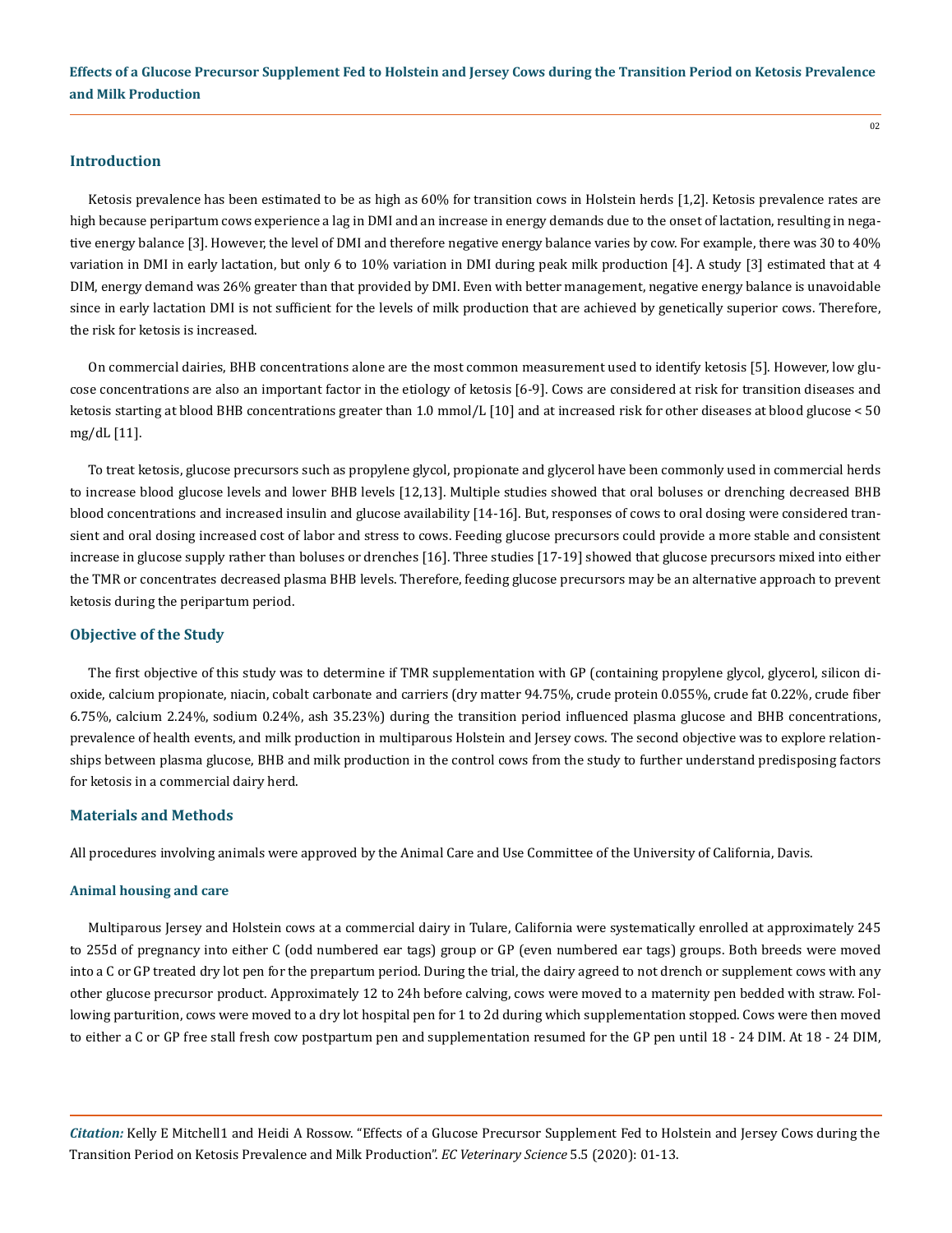supplementation stopped and cows were randomly assigned to one of 4 milking pens for the postpartum follow up period to 120 DIM. At 80 DIM, Jersey cows were treated with rBST every 14d, while Holstein cows did not receive rBST.

All cows were fed once daily in the prepartum and fresh postpartum periods. The GP supplemented prepartum pen was fed at 0530h followed by the C prepartum pen at 0540h. The GP treated fresh postpartum pen was fed at 0600h followed by the C postpartum pen at 0615h. Both prepartum pens were fed from the same wagon load, and both fresh postpartum pens were fed from the same wagon load. To prevent cows from eating before GP was mixed into the TMR, stanchions were closed prior to feeding in both the prepartum and postpartum fresh pens. Supplemented GP was added to the ration at a rate of 300 g/cow/d. Using a push-up blade on a tractor, the TMR and GP supplement were then mixed and pushed up to the feed bunk. Stanchions were then opened and cows were allowed to eat. The C prepartum and postpartum fresh pens were fed normally. Cows in the postpartum follow up pens were fed approximately three times daily from the same load. Supplementation of GP was not continued in the postpartum follow up pens.. Residual feed intakes were measured every other day and residuals left in the feed bunk were less than 3%. Weekly milk tests were performed during the postpartum fresh period and then monthly during the postpartum follow-up period by Tulare County Dairy Herd Improvement Association (Tulare DHIA) or Kings County Dairy Herd Improvement Association. Milk fat and protein percents were analyzed using a Bentley Instruments ChemSpec 150 (Chaska, MN).

#### **Data and sample collection**

All cows were bled at enrollment in the prepartum pen to obtain initial plasma glucose and BHB concentrations. Blood samples were taken weekly thereafter at the morning feeding and were collected from the coccygeal vein (vacutainer needles 20Gx1" and Vacutainer Plus PST Plastic Venous Blood Collection Plasma Tubes; Becton, Dickinson and Company, Green Hemogard Closure, 3.0 mL). Blood samples were centrifuged within 1 h of collection for 20 minutes at 2000 x g, 10°C and the separated plasma was placed into microcentrifuge tubes (Costar**®** 2.0 mL Microcentrifuge Tube) for glucose and BHB analyses. These tests were performed using the NovaMax**®** Plus™ blood glucose and ketone monitoring system (Nova Diabetes Care, Inc., Billerica, MA). Ketosis was defined as ≥ 1.0 mmol/L plasma BHB and < 50 mg/dL plasma glucose.

In commercial herds, it is common to use a meter to perform cow side tests to identify ketosis, so NovaMax**®** Plus™ meters were used to monitor changes in glucose and BHB levels. The NovaMax**®** meter has been used in previous research monitoring glucose and BHB levels [20-22]. Performance of the meter was tested against other meters for glucose monitoring [11]. They found that none of the meters estimated blood glucose levels accurately. We used the Nova Max Plus meter as an indicator of low blood glucose only (< 50 mg/dL) and therefore a risk factor for ketosis. The Nova Max Plus meter also was evaluated for diagnosing ketosis by measuring BHB level [21]. They determined the Nova Vet meter was acceptable but the Nova Max Plus meter was not. The Nova Vet meter uses the same method to measure BHB but, included a calibration step to calibrate the meter to different concentrations of BHB in cow blood which involves a 1.25 slope adjustment. The Nova Max Plus meter does not include this step since it is for human use. Since they did not use the slope correction for the Nova Max Plus meter it did not perform well in their analyses. If the slope adjustment is used, our BHB ≥ 1.0 mmol/L plasma BHB definition of ketosis becomes 1.25 mmol/L which agrees with other definitions of ketosis [23,24]. Dairy producers are unlikely to go to the extra step of using the correction factor, therefore, the BHB numbers presented in this paper are uncorrected.

Daily TMR samples were collected prior to GP being added to the ration. Samples were collected by grab sampling 10 times down the feed lane, 6 m apart, to fill a gallon plastic bag. A 60 g subsample from daily samples was pooled by week and sent to Analab for analysis (Agriking, Fulton, IL). Samples of TMR were analyzed for DM, acid-detergent fiber, neutral-detergent fiber, crude protein, fat, ash, and lignin using wet chemistry analyses [25] (methods 935.29, 973.18, 2002.04, 990.03, 920.39, 942.05, 973.18, respectively). Starch was measured using near-infrared spectrometry based on predictive equations developed by Analab. Mineral analyses for calcium, phosphorus,

*Citation:* Kelly E Mitchell1 and Heidi A Rossow. "Effects of a Glucose Precursor Supplement Fed to Holstein and Jersey Cows during the Transition Period on Ketosis Prevalence and Milk Production". *EC Veterinary Science* 5.5 (2020): 01-13.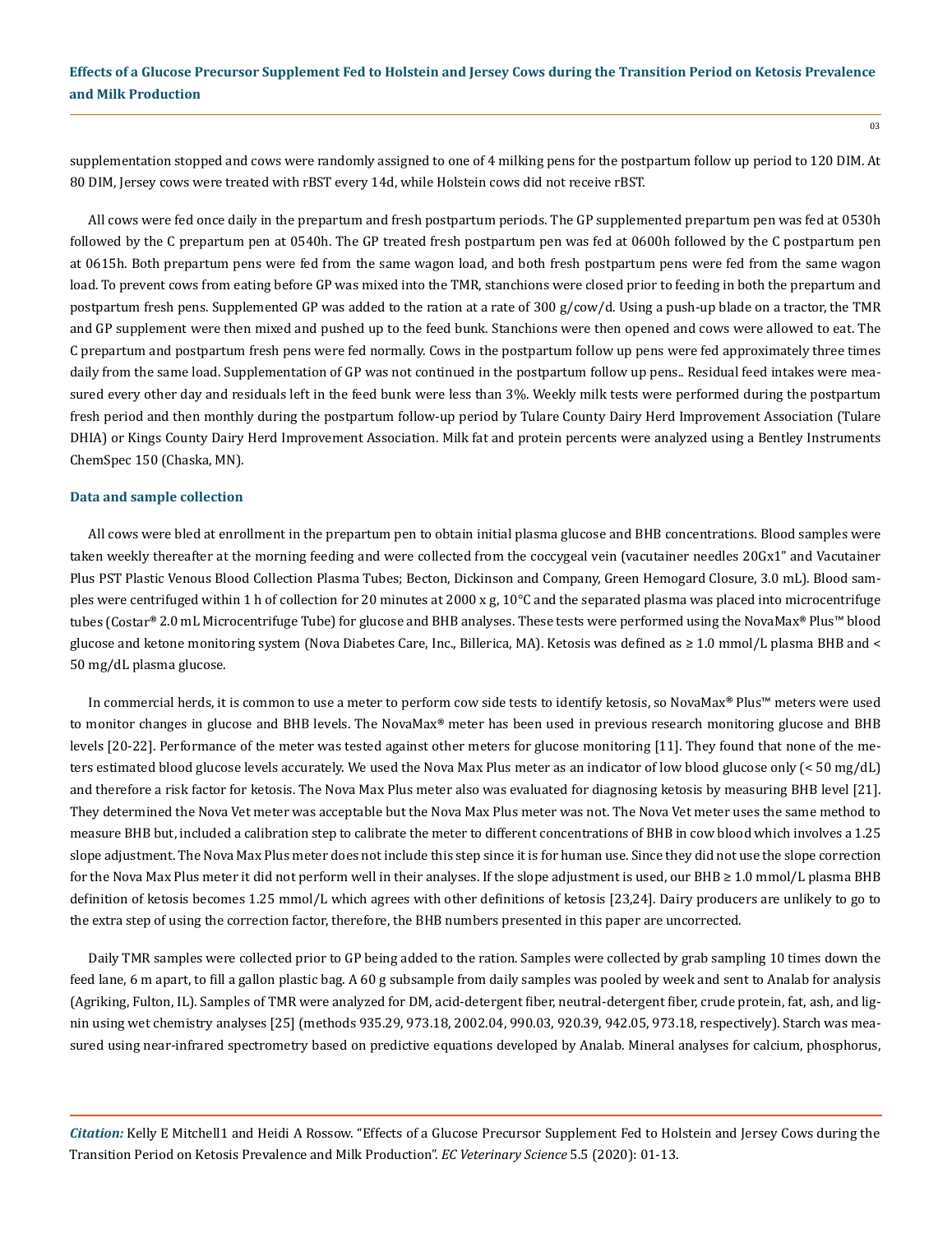magnesium, potassium, sulfur, sodium, chloride, iron, copper, manganese, and zinc were done using an inductively coupled plasma-mass spectrophotometry [25] (methods 985.01 for Ca, P, Mg, K, Na, Fe, Cu, Mn and Zn, 923.01 for S and 915.01 for Cl).

During the first 60 DIM, negative health events and all reproduction and milk production data were collected from DairyComp5 herd management software (Valley Ag Software, Tulare, CA). Daily feeding data were recorded using FeedWatch feed management software (Valley Ag Software, Tulare, CA).

#### **Statistical analysis**

Because cows were randomly sorted among 4 milking pens in the postpartum follow up period and they did not remain in the same pen throughout all periods, cow was considered to be the experimental unit of interest. To be included in the statistical analyses, cows had to be in the C or GP treated prepartum pen for a minimum of 14d prior to being moved to the maternity pen and had to be in the postpartum pens for at least 14d after calving. In total, 211 cows were included in the analyses (control Holstein 54 cows, GP Holstein 51 cows; control Jersey 52 cows, GP Jersey 54 cows). From statistical model evaluation, residuals were normally distributed and there were homogeneity of variance. Significant differences were at *P* values of ≤ 0.05, while tendencies were at P values 0.05 < P ≤ 0.10. All data were expressed as LSM with SE except for ingredient and nutrient contents of the TMR.

The effect of GP supplementation on plasma concentrations of BHB and glucose, body condition score, pen DMI, milk composition, FCM, ECM and milk, fat and protein yield (response variables in table 2 and figure 1) were analyzed using the Mixed procedure of SAS (v. 9.4, SAS Institute 2015). Negative DIM values were used to designate the prepartum period and DIM = 0 was used to indicate the day the cow calved. The model used was  $Y_{\text{nilpt}} = \mu + T_{\text{n}} + P_1 + C(T_{\text{n}})_{\text{i}} * P_1 + B_{\text{p}} + S_{\text{i}} + X_{\text{t}} + e_{\text{nilpt}}$  where  $Y_{\text{nilpt}} = \text{response}$  variable,  $\mu$  = overall mean response;  $T_n$  = fixed effect of treatment where n = C or GP;  $P_i$  = period of trial (l = prepartum, fresh postpartum, and postpartum follow up periods);  $\mathsf{C}(\Gamma_n)_{i\in\mathbb{N}}$  »  $\mathsf{F}_1$  = interaction term for individual cow  $\mathsf{C}_i$  (i = 0 to 211) nested within treatment group  $\Gamma_n$  by period of trial  $\mathsf{P}_i$ ;  $\mathsf{B}_p$  = random effect of parity (p = 2 to 7); S<sub>i</sub> = random effect of previous lactation total 305 d milk for each cow i (i = 0 to 211); X<sub>t</sub> = random effect of DIM (t = -28 to 120) and  $e_{nif}$  = residual error. Holstein and Jersey cow data were analyzed separately to account for breed differences.

Using a similar model, milk, milk fat and milk protein yields at a specific average DIM (**± 7d)** for C and GP Holstein cows were compared using the Analysis of Variance procedure of SAS (Figure 1). The model used was  $Y_{_{np}}= \mu + T_n + B_p + e_{_{np}}$  where  $Y_{_{np}}=$  response variable (milk, fat or protein yield on a given test day)  $\mu$  = overall mean response; T  $_n$  = fixed effect of treatment where n = C or GP; B  $_p$  = parity (p = 2 to 7) and  $e_{nn}$  = residual error.

Data from Holstein C cows, only, were used to examine effects of glucose and BHB plasma concentrations in the first week of lactation on total milk yield in the current lactation at 120 DIM compared to previous lactation total milk yield (Figure 2). Only Holstein C cows who successfully made it past 120 DIM without missing a test date were included (43 cows). Cows were categorized by plasma glucose and BHB levels using the following criteria: Category 1 was < 50 mg/dl glucose, < 1.0 mmol/L BHB, 2 was ≥ 50 mg/dl glucose, < 1.0 mmol/L BHB, 3 was < 50 mg/dl glucose, ≥ 1.0 mmol/L BHB and 4 was ≥ 50 mg/dl glucose, ≥ 1.0 mmol/L BHB. The Univariate procedure of SAS was used to estimate means and SE for each category, current and past milk, fat and protein yields.

### **Results and Discussion**

There were no differences in TMR nutrient composition or ingredients between treatments for the prepartum and postpartum periods indicating that the TMR were fairly uniform across mixer wagon loads (Table 1). Estimated DMI (Table 2) from prepartum and fresh pens were pen averages that included both Jersey and Holstein cows therefore individual DMI differences between breeds could not be determined.

*Citation:* Kelly E Mitchell1 and Heidi A Rossow. "Effects of a Glucose Precursor Supplement Fed to Holstein and Jersey Cows during the Transition Period on Ketosis Prevalence and Milk Production". *EC Veterinary Science* 5.5 (2020): 01-13.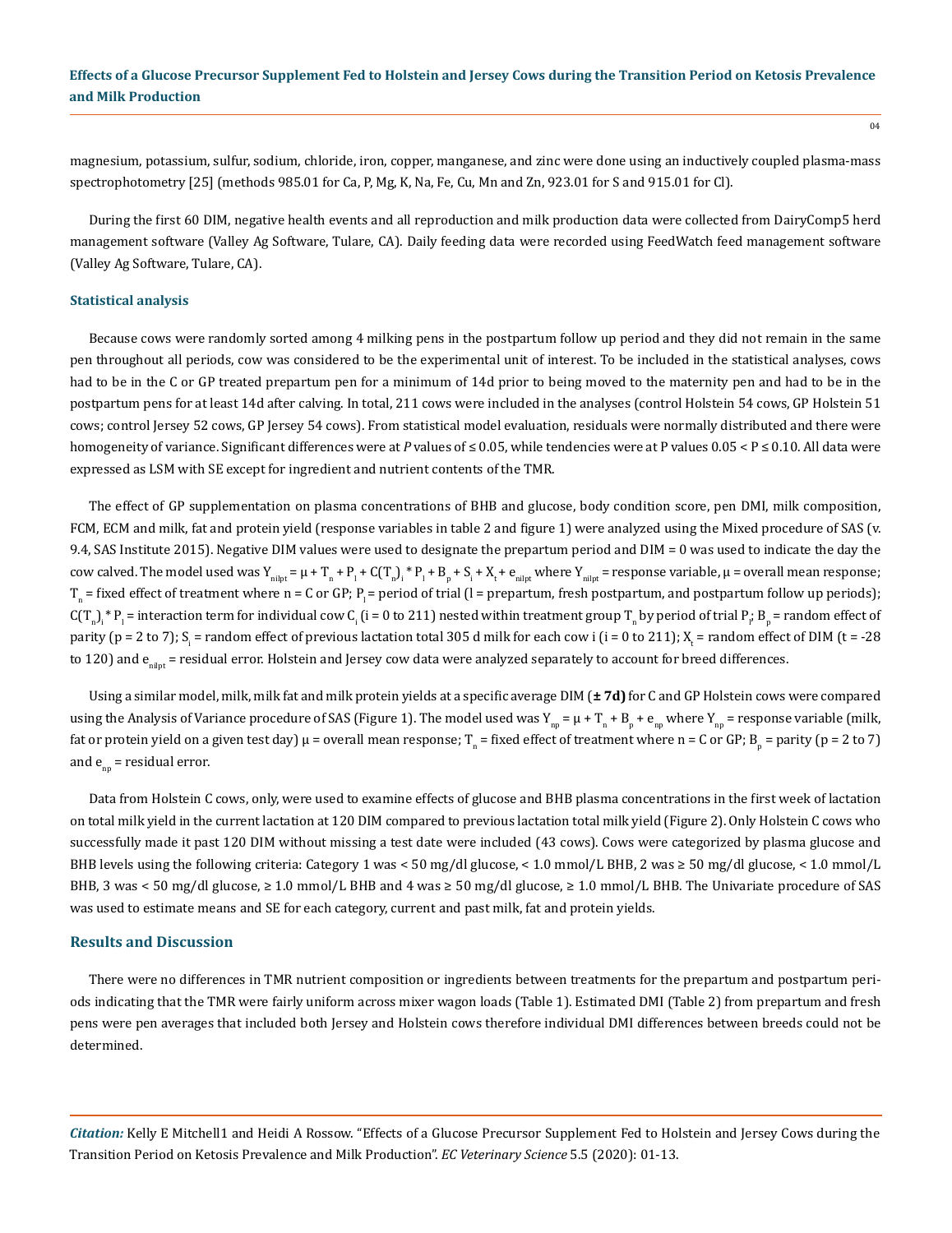05

| Items, % DM basis          | Prepartum <sup>3</sup> |                 | <b>Postpartum</b><br>Fresh <sup>4</sup> |           |  |
|----------------------------|------------------------|-----------------|-----------------------------------------|-----------|--|
| (Unless otherwise noted)   | <b>Mean</b>            | SD <sup>5</sup> | <b>Mean</b>                             | <b>SD</b> |  |
| Nutrients <sup>6</sup>     |                        |                 |                                         |           |  |
| DM                         | 57.6                   | 2.34            | 53.1                                    | 1.47      |  |
| CP                         | 15.4                   | 0.845           | 16.9                                    | 0.758     |  |
| ADF                        | 26.6                   | 1.92            | 24.5                                    | 1.69      |  |
| <b>NDF</b>                 | 38.4                   | 2.68            | 35.9                                    | 1.84      |  |
| Lignin                     | 4.8                    | 0.71            | 4.8                                     | 0.41      |  |
| Fat                        | 2.6                    | 0.23            | 3.5                                     | 0.30      |  |
| Starch                     | 13.9                   | 1.35            | 17.7                                    | 1.39      |  |
| Ash                        | 9.6                    | 0.69            | 9.2                                     | 0.59      |  |
| $NE_{\nu}$ MJ/kg           | 6.6                    | 0.22            | 6.8                                     | 0.18      |  |
| <b>Ingredients</b>         |                        |                 |                                         |           |  |
| Corn Silage                | 38                     |                 | 30                                      |           |  |
| Alfalfa Hay                | 27                     |                 | 19                                      |           |  |
| Corn                       | 4.6                    |                 | 14                                      |           |  |
| Oat Straw                  | 4.0                    |                 | 1.6                                     |           |  |
| <b>Beet Pulp Pellets</b>   | 5.4                    |                 | 5.3                                     |           |  |
| Soy Hulls Pellets          | 3.8                    |                 | 4.1                                     |           |  |
| Wheat Mill Run             | 3.4                    |                 | 3.2                                     |           |  |
| Canola Meal                | 3.2                    |                 | 4.3                                     |           |  |
| Dry Corn Distillers Grains | 2.5                    |                 | 1.2                                     |           |  |
| <b>Molasses Cane</b>       | 0.13                   |                 | 0.51                                    |           |  |
| <b>Whole Cottonseed</b>    |                        |                 | 7.1                                     |           |  |
| Soybean Meal               |                        |                 | 5.4                                     |           |  |
| Soy Best <sup>1</sup>      |                        |                 | 1.6                                     |           |  |
| <b>Blood Meal</b>          |                        |                 | 0.75                                    |           |  |
| Supplement <sup>2</sup>    | 8.85                   |                 | 2.65                                    |           |  |

*Table 1: Nutrients, energy and ingredients in total mixed ration provided to all cows (control and glucose precursor powder supplemented cows) in the prepartum and postpartum fresh pens. 1 : Soy Best (Soy Best, West Point, NE).*

*2 : Prepartum Supplement: Calcium carbonate, calcium chloride, magnesium sulfate 7H20, calcium sulfate dihydronate, magnesium oxide, vitamin E, white salt, Rumensin 90.7 (Elanco® Greenfield, IN), Prequel 21 (Virtus Nutrition LLC Corcoran), Alimet (Novus International, Inc Saint Charles, MO), Celmanax SCP (Arm and Hammer Animal Nutrition Princeton, NJ), Diamond V XPC (Diamond V Cedar Rapids, Iowa), Clarifly 0.67% (Central Garden and Pet Company, Schaumburg, IL), Biochlor (Arm and Hammer Animal Nutrition Princeton, NJ), Animate (Phibro Animal Health Corporation Teaneck, NJ), Reashure Choline (Balchem Corporation New Hampton, NY), PDS L55 Mintrex Premix (Progressive Dairy Solutions, Inc. Oakdale, CA).*

*Fresh supplement: Magnesium oxide, Vitamin E, oytershell ground, sodium bicarbonate, white salt, Zinpro4 Plex C (Diamond V Cedar Rapids, Iowa), Rumensin 90.7 (Elanco® Greenfield, IN), Prequel 21 (Virtus Nutrition LLC Corcoran), Alimet (Novus International, Inc Saint Charles, MO), Celmanax SCP (Arm and Hammer Animal Nutrition Princeton, NJ), Diamond V XPC (Diamond V Cedar Rapids, Iowa), Clarifly 0.67% (Central Garden and Pet Company, Schaumburg, IL), PDS L45 TM (Progressive Dairy Solutions, Inc. Oakdale, CA).*

*3 : Cows were in prepartum pens from approximately 14 days prior to calving to calving.*

*4 : Cows were in fresh pens from approximately calving to 21 DIM.*

*5 : SD is standard deviation.*

*6 : DM is dry matter, CP is crude protein, ADF is acid detergent fiber, NDF is neutral detergent fiber, NE<sup>l</sup> is net energy of lactation.*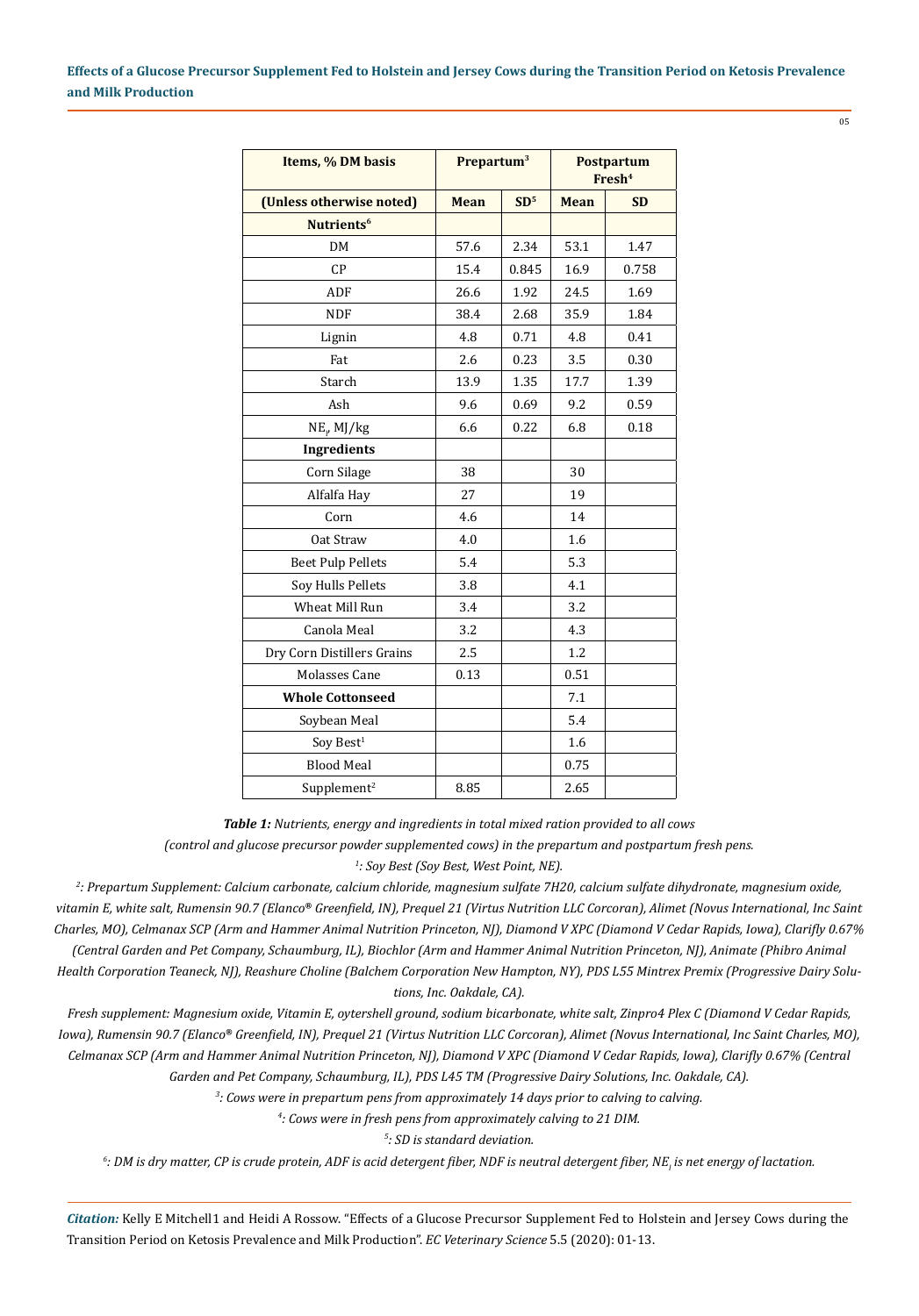| i<br>W                      |
|-----------------------------|
| I<br>٦<br>۰,<br>$\sim$<br>× |

|                             |                             | Prepartum <sup>3</sup>   |              | PostpartumFresh <sup>4</sup> |                          | Postpartum Follow-up <sup>5</sup> |            | P value <sup>6</sup> |               |                         |
|-----------------------------|-----------------------------|--------------------------|--------------|------------------------------|--------------------------|-----------------------------------|------------|----------------------|---------------|-------------------------|
|                             | $\mathbf{C}$                | GP <sup>7</sup>          | $\mathbf{C}$ | GP                           | $\mathbf{C}$             | GP                                | <b>SEM</b> | <b>Treatment</b>     | <b>Period</b> | <b>Treatment*Period</b> |
| <b>Jersey</b><br>Cows       |                             |                          |              |                              |                          |                                   |            |                      |               |                         |
| Plasma<br>Glucose,<br>mg/dL | 65                          | 61                       | 54           | 55                           | $\overline{\phantom{a}}$ | $\blacksquare$                    | 0.97       | 0.09                 | $< 0.01\,$    |                         |
| Plasma<br>BHB,<br>mmol/L    | 0.6                         | 0.5                      | $0.7\,$      | $0.7\,$                      | $\blacksquare$           | $\overline{a}$                    | 0.020      |                      | $< 0.01\,$    |                         |
| Milk, kg/d                  | $\blacksquare$              | $\Box$                   | 29.4         | 29.9                         | 32.4                     | 33.3                              | 0.77       |                      | $< 0.01$      |                         |
| Fat, kg/d                   |                             | $\Box$                   | 1.36         | $1.41\,$                     | 1.47                     | 1.46                              | 0.040      | 0.05                 |               |                         |
| Fat, %                      | L,                          | $\blacksquare$           | 4.53         | 4.77                         | 4.37                     | 4.40                              | 0.091      |                      | $0.02\,$      |                         |
| Protein,<br>kg/d            | $\blacksquare$              | $\overline{a}$           | 1.16         | 1.18                         | $1.17\,$                 | 1.20                              | 0.027      |                      |               |                         |
| Protein,<br>$\%$            |                             | $\overline{a}$           | 4.03         | 4.03                         | 3.63                     | 3.61                              | 0.035      |                      | ${}< 0.01$    |                         |
| $FCM1$ ,<br>kg/d            | $\overline{a}$              | $\blacksquare$           | 34.6         | 36.8                         | 36.8                     | 38.2                              | 0.91       | 0.06                 | 0.1           |                         |
| $ECM2$ ,<br>kg/d            | $\mathbb{L}$                | $\bar{\phantom{a}}$      | 36.0         | 37.7                         | 37.7                     | 38.9                              | 0.90       | $0.1\,$              |               |                         |
| Holstein<br>cows            |                             |                          |              |                              |                          |                                   |            |                      |               |                         |
| Plasma<br>Glucose,<br>mg/dL | 65                          | 67                       | 55           | 57                           | $\overline{\phantom{a}}$ | $\omega$                          | $1.2\,$    | 0.09                 | $< 0.01$      |                         |
| Plasma<br>BHB,<br>mmol/L    | 0.5                         | 0.5                      | 0.9          | 0.9                          | $\blacksquare$           | ÷.                                | 0.020      |                      | $< 0.01$      |                         |
| Milk, kg/d                  | $\mathcal{L}_{\mathcal{A}}$ | $\blacksquare$           | 36.4         | 40.7                         | 47.4                     | 49.8                              | $1.1\,$    | $< 0.01$             | $< 0.01$      |                         |
| Fat, kg/d                   | ä,                          | $\overline{\phantom{a}}$ | 1.59         | 1.82                         | 1.38                     | 1.46                              | 0.049      | $< 0.01$             | $< 0.01$      | $0.02\,$                |
| Fat, %                      | $\overline{a}$              | $\Box$                   | 4.39         | 4.46                         | 2.95                     | 2.93                              | 0.079      |                      | ${}< 0.01$    |                         |
| Protein,<br>kg/d            |                             | $\overline{a}$           | 1.25         | 1.37                         | 1.35                     | 1.42                              | 0.036      | ${}< 0.01$           | $0.02\,$      |                         |
| Protein,<br>$\%$            | $\frac{1}{2}$               | $\Box$                   | 3.49         | 3.37                         | 2.90                     | 2.87                              | 0.038      | $0.04\,$             | ${}< 0.01$    |                         |
| FCM, kg/d                   | $\overline{a}$              | $\overline{\phantom{a}}$ | $41.3\,$     | $47.4\,$                     | 42.5                     | 45.5                              | $1.3\,$    | $< 0.01$             |               | 0.03                    |
| ECM, kg/d                   |                             | $\frac{1}{2}$            | 41.7         | 47.5                         | 43.3                     | 46.3                              | $1.3\,$    | ${}< 0.01$           |               | 0.04                    |

*Table 2: Jersey and Holstein cow least square mean plasma glucose, plasma beta-hydroxybutyrate* 

*(BHB) and milk production during different periods of lactation from control cows* 

*(C) and cows supplemented with glucose precursor powder (GP).*

*1 : Fat corrected milk (3.5% fat): (0.4324 × kg of milk) + (16.216 x kg of fat).* 

*2 : Energy corrected milk (3.5% fat, 3.2% protein): (0.3246 × kg of milk) + (12.86 × kg of fat) + (7.04 × kg of protein).*

*3 : Prepartum period was approximately 14 days prior to calving.*

*4 : Fresh period was approximately 0 - 21 DIM.*

*5 : Follow-up period was approximately 21 - 120 DIM. Cows were not supplemented during this time.*

*6 : Only P values ≤ 0.1 were shown.*

*7 : GP Cows were only supplemented with a glucose precursor powder during the prepartum and fresh periods.*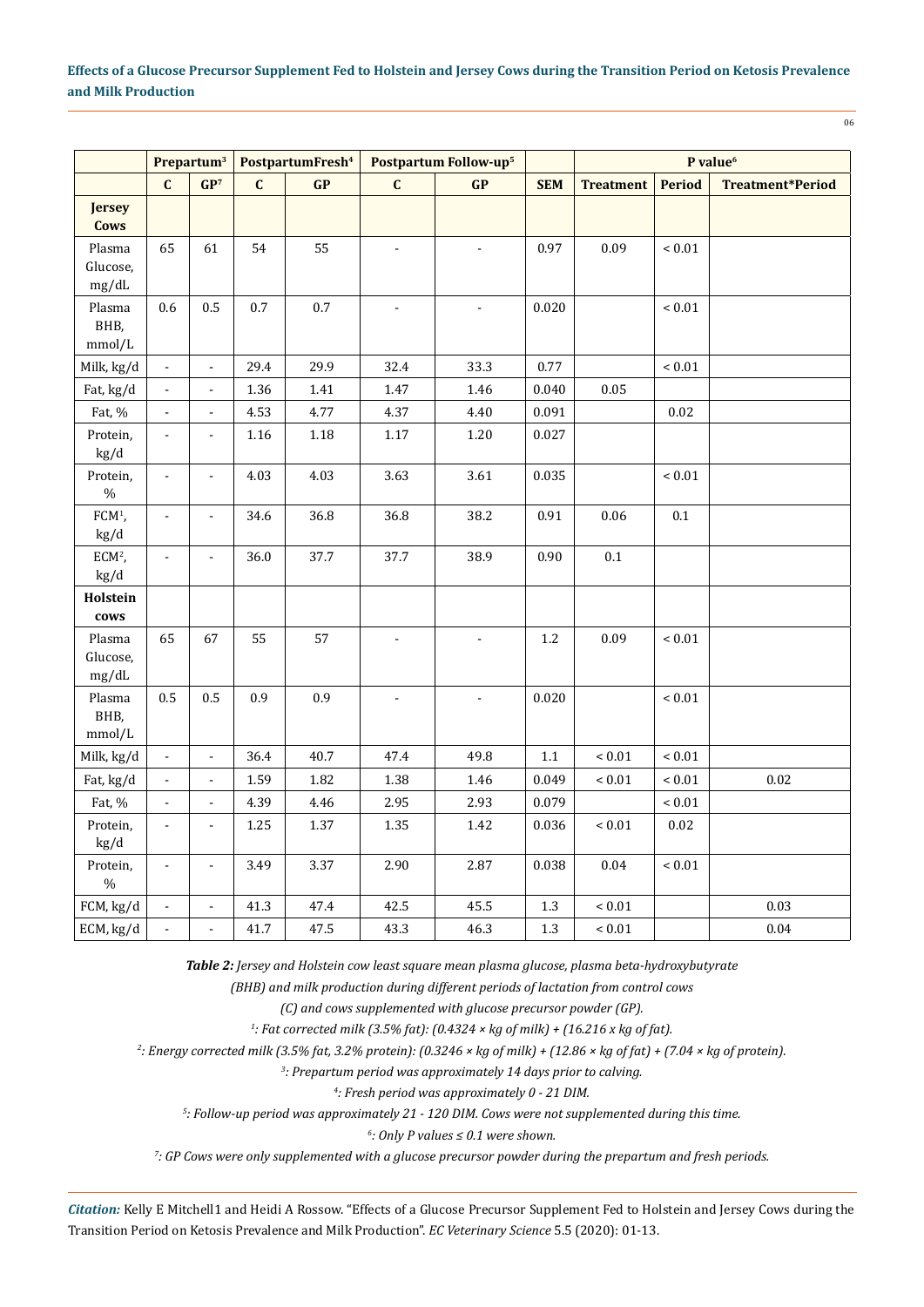## **Responses of plasma glucose and BHB to GB supplementation**

For both Holstein and Jersey cows, average plasma BHB were higher and average plasma glucose were lower in the fresh period than in the prepartum period (Table 2). The decrease in average plasma glucose and increase in plasma BHB in the fresh period reflect the cow's response to the energy demands and negative energy balance associated with the onset of lactation. Holsteins supplemented with GP had a tendency for higher average glucose than C in the prepartum and postpartum fresh periods which supports the tendency for a reduction in ketosis cases in glucose precursor supplemented Holsteins (Table 3). Therefore, Holstein cows responded to GP supplementation with a reduced percentage of ketosis cases.

| <b>Health Event, prevalence %</b> | $\mathbf{C}$   | GP           |
|-----------------------------------|----------------|--------------|
| Total events <sup>1</sup>         |                |              |
| Holstein                          | 30             | 15           |
| Jersey                            | 12             | 12           |
| <b>Displaced abomasum</b>         |                |              |
| Holstein                          | 3.7            | 2.0          |
| Jersey                            | $\theta$       | $\mathbf{0}$ |
| <b>Retained placenta</b>          |                |              |
| Holstein                          | 3.7            | 0            |
| Jersey                            | 0              | 0            |
| <b>Mastitis</b>                   |                |              |
| Holstein                          | 11             | 7.8          |
| Jersey                            | $\overline{0}$ | 3.7          |
| III <sup>2</sup>                  |                |              |
| Holstein                          | 1.9            | 0            |
| Jersey                            | $\mathbf{0}$   | 0            |
| <b>Culled</b>                     |                |              |
| Holstein                          | 11             | 2.0          |
| Jersey                            | $\mathbf{0}$   | 1.9          |
| <b>Death</b>                      |                |              |
| Holstein                          | $\theta$       | 0            |
| Jersey                            | 1.9            | $\theta$     |
| Do not breed                      |                |              |
| Holstein                          | 5.6            | $\theta$     |
| Jersey                            | 1.9            | 5.6          |
| Ketosis <sup>3</sup>              |                |              |
| Holstein                          | 65             | 34           |
| Jersey                            | 26             | 31           |

*Table 3: Prevalence of negative health events during the first 60 DIM for control cows (C) and glucose precursor powder supplemented cows (GP).*

*1 : Total health events were relative to total cows on each treatment and did not include* 

*clinical or subclinical ketosis. Cows that had multiple events were only counted once.*

*2 : Cows reported as ill included fever, down, etc.*

*3 : Ketosis was defined as ≥ 1.0 mmol/L plasma BHB, < 50 mg/dL plasma glucose and cows that had multiple events were only counted once*

*Citation:* Kelly E Mitchell1 and Heidi A Rossow. "Effects of a Glucose Precursor Supplement Fed to Holstein and Jersey Cows during the Transition Period on Ketosis Prevalence and Milk Production". *EC Veterinary Science* 5.5 (2020): 01-13.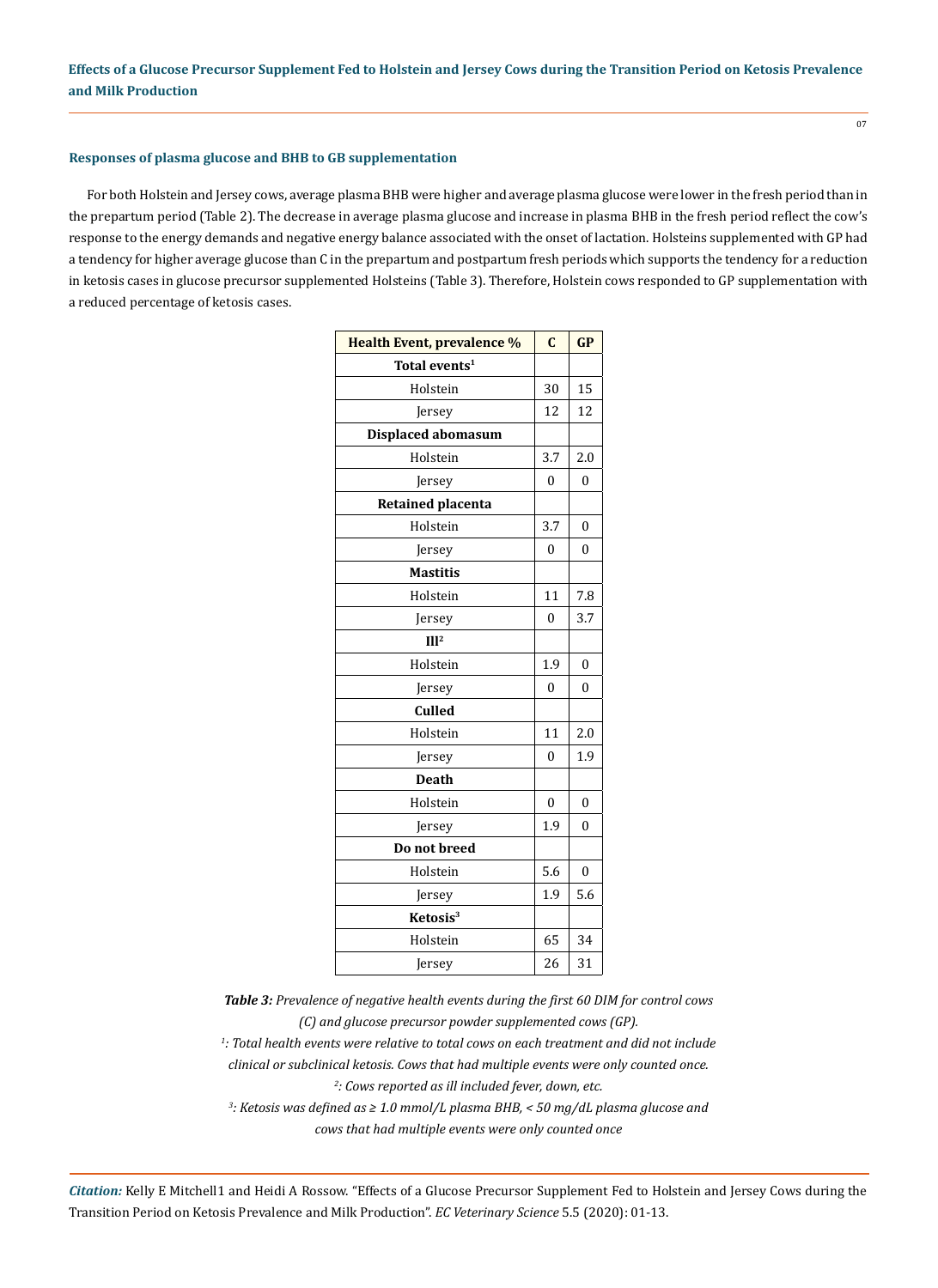The tendency for increased plasma glucose in response to GP supplementation in Holsteins may be due to slower absorption of glucose precursors when they are fed in a TMR. Cows did not receive a large dose in a short time period as in drenching therefore glucose levels may be more consistent when glucose precursors are fed. Other studies supplementing propylene glycol or glycerol in the TMR have not consistently resulted in an increase in glucose concentration or decrease in BHB concentrations. A study [17], used either 0.43 kg or 0.86 kg of glycerol top dressed and hand-mixed into the daily ration of Holstein cows and did not observe an effect on plasma glucose or BHB when tested at 7, 14, and 21 DIM. Another study [26], also supplemented Holstein cows with 400 g/d of powdered propylene glycol from 14 d prepartum to 14 d fresh, but only observed a difference between treatment glucose concentrations at 70 DIM. However, a third study [13] observed that BHB concentrations did decrease with feeding 250 g/d of glycerol to Holsteins from 0 to 21 DIM. Studies providing propylene glycol or glycerol in a drench show a rapid increase in glucose concentrations. For example, 300 or 600 mL of propylene glycol or glycerol were infused into the rumen and plasma glucose concentrations peaked within 90 minutes for Holstein cows at 19 to 33 DIM [27]. A similar peak in glucose was found 90 min after an oral drench of 1L propylene glycol [28] in transition Holstein cows. Therefore, the slower absorption of glucose precursors supplemented in the TMR is associated with tendencies or no response in glucose concentration. In this study, Holsteins supplemented with GP had more substrate available to decrease ketogenesis and increase ketolysis.

Jersey cows responded differently than Holstein cows to GP supplementation. Control Jerseys had higher average glucose than GP Jerseys in the prepartum period (Table 2) and there was little difference in the percentage of ketosis cases in GP Jerseys compared to C Jerseys (Table 3). The difference in BHB concentrations as well as the greater energy demands for milk yield in Holsteins as opposed to Jerseys increased the risk of health events in early lactation, which is supported by the fact that 30% of C Holsteins had a health event in the first 60 DIM compared to only 12% of C Jerseys. There is limited data comparing Holsteins and Jerseys in the transition period but, in a study [29] with both Holstein and Jersey cows it was found that both breeds decreased in glucose and increased in BHB levels following the onset of lactation. Results from this study also suggest that Jersey cows have a less extreme negative energy balance than Holsteins and thus BHB levels were lower for Jersey cows.

#### **Differences in prevalence of health events in response to GP supplementation**

None of the Holstein cows in this study exhibited classic signs of clinical ketosis. Holstein cows supplemented with GP had lower total health events, lower prevalence of ketosis, retained placenta and culled cows. Reasons for culling included mastitis, illness, low milk production, and other unnamed issues. The decrease in culled GP supplemented Holsteins may have been related to the reduction in ketosis (Table 3) and corresponding increase in milk yield and components (Figure 1). Therefore, GP supplementation was beneficial for Holsteins.

There were little or no differences in the prevalence of health events between C and GP treated Jerseys and results from GP treated Jerseys in this study did not show beneficial responses. There were limited data on GP supplementation effects on Jerseys since most research has been performed with Holsteins.

#### **Increases in milk, fat and protein production in response to GB supplementation**

Holstein cows supplemented with GP had higher milk, fat and protein, FCM and ECM yields in the fresh and the follow-up periods to 120 DIM (Table 2 and figure 1). Holstein GP cows produced 2.4 kg/d more milk, 0.08 kg/d more fat, 0.07 kg/d more protein, 3.0 kg/d more FCM, and 3.0 kg/d more ECM in the first 120 DIM than C Holstein cows. Percentage of protein was lower indicating that protein yield did not increase proportionally to milk yield and percentage fat did not change indicating that milk fat yield increased proportionally to milk yield.

Previous studies with GP supplementation did not report large increases in milk, milk fat, or milk protein yield for Holsteins. There was a significant decrease in plasma BHB concentrations and an increase in glucose with ruminal infusions of propylene glycol but, there

*Citation:* Kelly E Mitchell1 and Heidi A Rossow. "Effects of a Glucose Precursor Supplement Fed to Holstein and Jersey Cows during the Transition Period on Ketosis Prevalence and Milk Production". *EC Veterinary Science* 5.5 (2020): 01-13.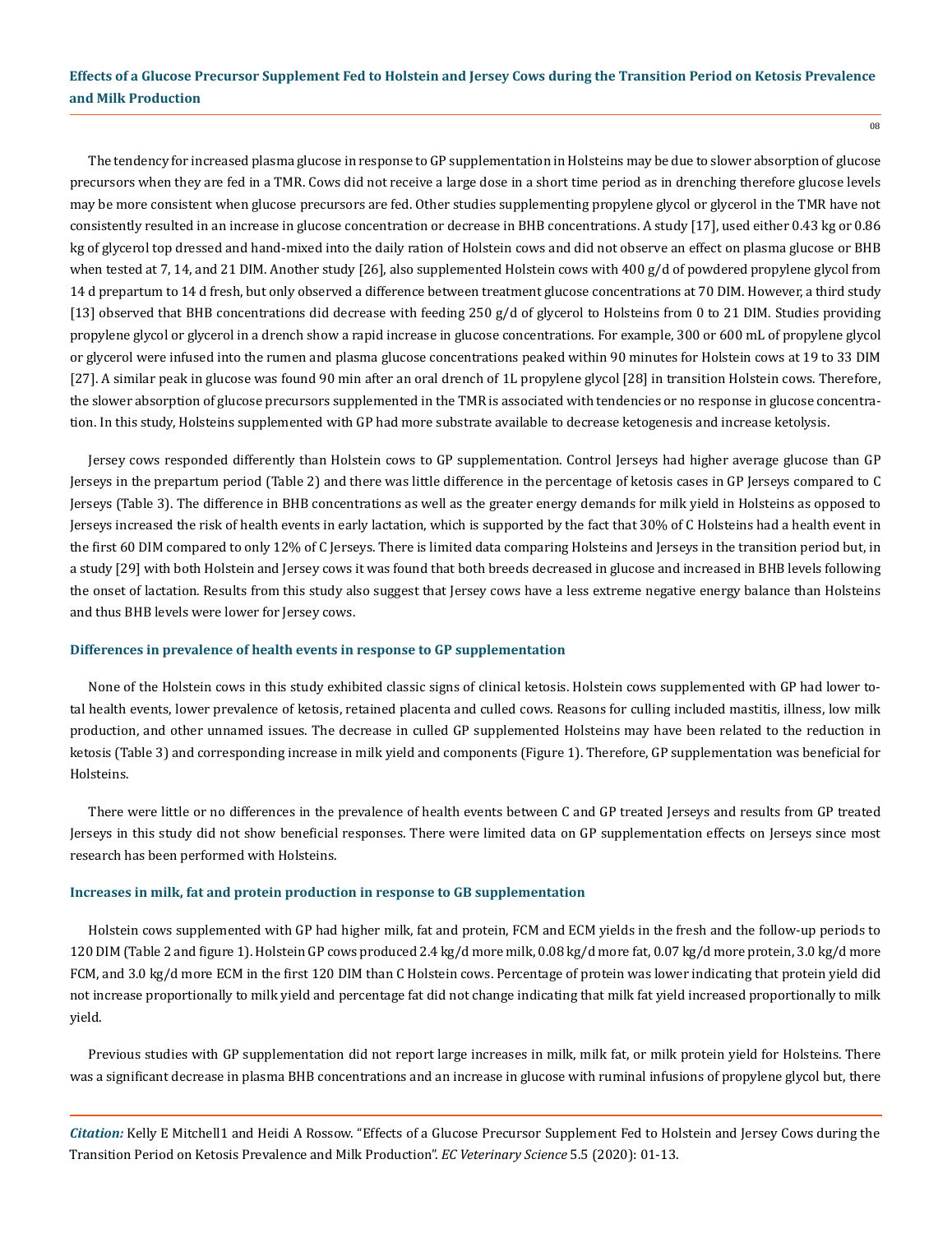was no change in milk yield [30]. In another study [31] there was no response in milk yield to supplementation of propylene glycol given by oral drenching and [32] had no response in milk yield with propylene glycol supplied in the diet. But, in other studies [13,33] there was an increase in milk yield in cows fed glycerol and propylene glycol. Since increased milk yield is associated with a greater supply of glucose to synthesize lactose, it is expected that increasing glucose supply should increase milk yield. However, increased protein is also needed to increase synthesis of alpha-lactalbumin as a cofactor for lactose synthesis. The decrease in protein yield may be due to higher demands for alpha-lactalbumin to keep up with increased glucose for lactose synthesis. Studies which do not observe an increase in milk yield with increased glucose precursor supplementation may not have adequate protein in the TMR to support increased lactose synthesis or may provide glucose over such a short period of time, i.e. drenching, that the mammary gland cannot respond with an increase in lactose synthesis.

Both C and GP Holsteins had a fat: protein inversion following peak production (Figure 1). This resulted in a significant interaction between treatment and period in milk fat yield, which then caused an interaction for FCM and ECM. The fat: protein inversion in post peak production could be due to many possible factors. However, since both C and GP Holsteins were in the same pen and in the same stage of lactation during the inversion, it was unlikely that it was related to GP treatment during the transition period.



*Figure 1: Changes in milk yield and milk component yield in control or glucose precursor powder (GP) treated Holstein cows. Control cows are represented by (-) and GP cows by (--). Cows given GP were supplemented for approximately 14 d before parturition to 21 d after parturition. Weekly and monthly milk (◇), milk fat (○) and milk protein yield (□) are shown as LSM ± SEM. Differences between GP and control milk, milk fat, or milk protein yield are represented by \* for 0.05 < P < 0.1 and \*\* for P < 0.05.*

Jerseys supplemented with GP did not differ in milk and protein yield from C Jerseys. Fat yield for GP supplemented Jerseys was greater than C Jerseys in the postpartum period by 0.05 kg/d. Associated with an increase in fat composition was a tendency for GP treated Jerseys to have higher FCM and ECM. During the postpartum follow up period, there was no difference in fat yield or fat percentage for Jerseys in the GP versus C group. There was an increase in fat yield while Jerseys were supplemented with GP but, Jerseys were treated with rBST at 90 DIM. Therefore, the impact of rBST and treatment cannot be separated from GP supplementation results in the postpartum follow up period.

*Citation:* Kelly E Mitchell1 and Heidi A Rossow. "Effects of a Glucose Precursor Supplement Fed to Holstein and Jersey Cows during the Transition Period on Ketosis Prevalence and Milk Production". *EC Veterinary Science* 5.5 (2020): 01-13.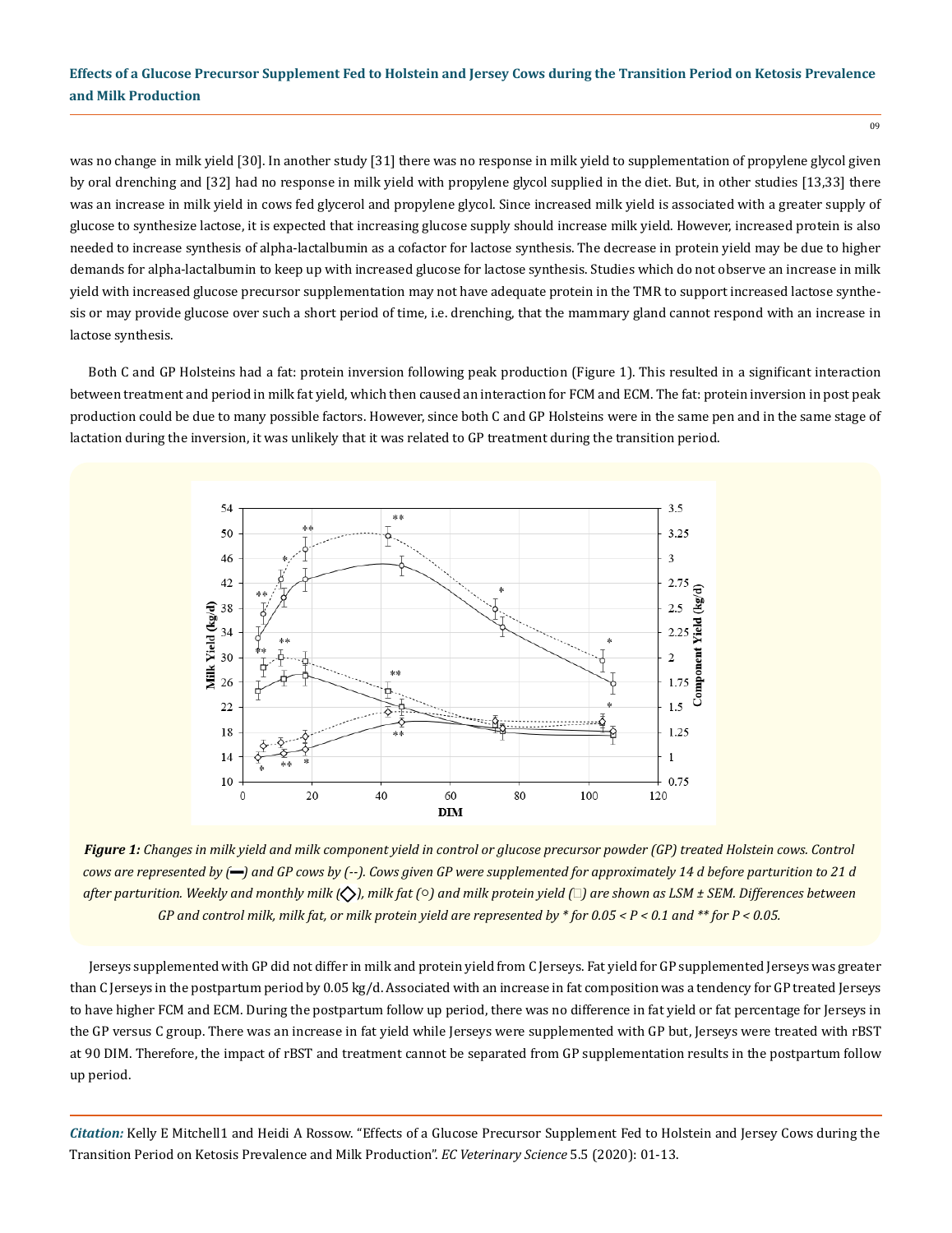#### **Early lactation plasma metabolites effects on control Holstein cow milk production**

Cows with the greatest BHB (categories 3 and 4) were those who had higher previous lactation milk yield (Figure 2). Cows that had lower previous lactation milk yields (categories 1 and 2) also had lower BHB levels. Therefore, previous lactation milk yield may influence current BHB levels. Current milk production was highest in category 1 and 4 cows to 120 DIM. These cows also had the highest milk production during the first 3 wk of lactation and therefore higher energy demands. Category 1 cows, which had low BHB and low glucose, may have supported higher milk production by utilizing glucose and glucose precursors, such as glucogenic amino acids, more effectively than category 3 cows. Category 4 cows were likely in 'compensated ketosis' in which body fat was being utilized for energy, BHB was being produced by liver, but peripheral tissues were able to utilize BHB for energy sparing glucose to support a higher level of milk production. Thus milk production and health did not suffer. Milk yield was lowest in category 2 and 3 cows. Category 2 cows did not have high energy demands for lactation as glucose did not appear to be used effectively for milk yield and body stores were not being mobilized. These cows may be lower genetic merit, or may have limited production capacity due to recovery from disease, etc. Category 3 cows seemed to be utilizing body fat stores to supply energy for lactation but might have been lacking in Krebs Cycle intermediates to utilize BHB effectively and thus were developing ketosis either in response to another disease or an environment that limited feed intake. In figure 2, 51% of the blood samples taken were in category 2, followed by 39% in category 3, 7% in category 4, and 3% in category 1. Therefore, the sample sizes of the extreme categories were low. Generally, high producing cows and older cows are noted as being at a higher risk of ketosis [1]. But in this study, there was no relationship between parity and plasma BHB or glucose. The lack of significance of parity is likely due to the fact that the majority of cows were parity 2 or 3 and very few cows were greater than parity 3.



*Figure 2: Relationship between previous lactation milk yield ( ), plasma glucose and beta- hydroxybutyrate (BHB) levels during the first week of the current lactation and current lactation milk yield to 120 days in milk (columns) for control Holstein cows only. Cows were separated into 4 categories by glucose and BHB concentrations as either 1 (< 50 mg/dl glucose, < 1.0 mmol/L BHB), 2 (≥ 50 mg/dl glucose, < 1.0 mmol/L BHB), 3 (< 50 mg/dl glucose, ≥ 1.0 mmol/L BHB), or 4 (≥ 50 mg/dl glucose, ≥ 1.0 mmol/L BHB). Values are means ± SE.*

*Citation:* Kelly E Mitchell1 and Heidi A Rossow. "Effects of a Glucose Precursor Supplement Fed to Holstein and Jersey Cows during the Transition Period on Ketosis Prevalence and Milk Production". *EC Veterinary Science* 5.5 (2020): 01-13.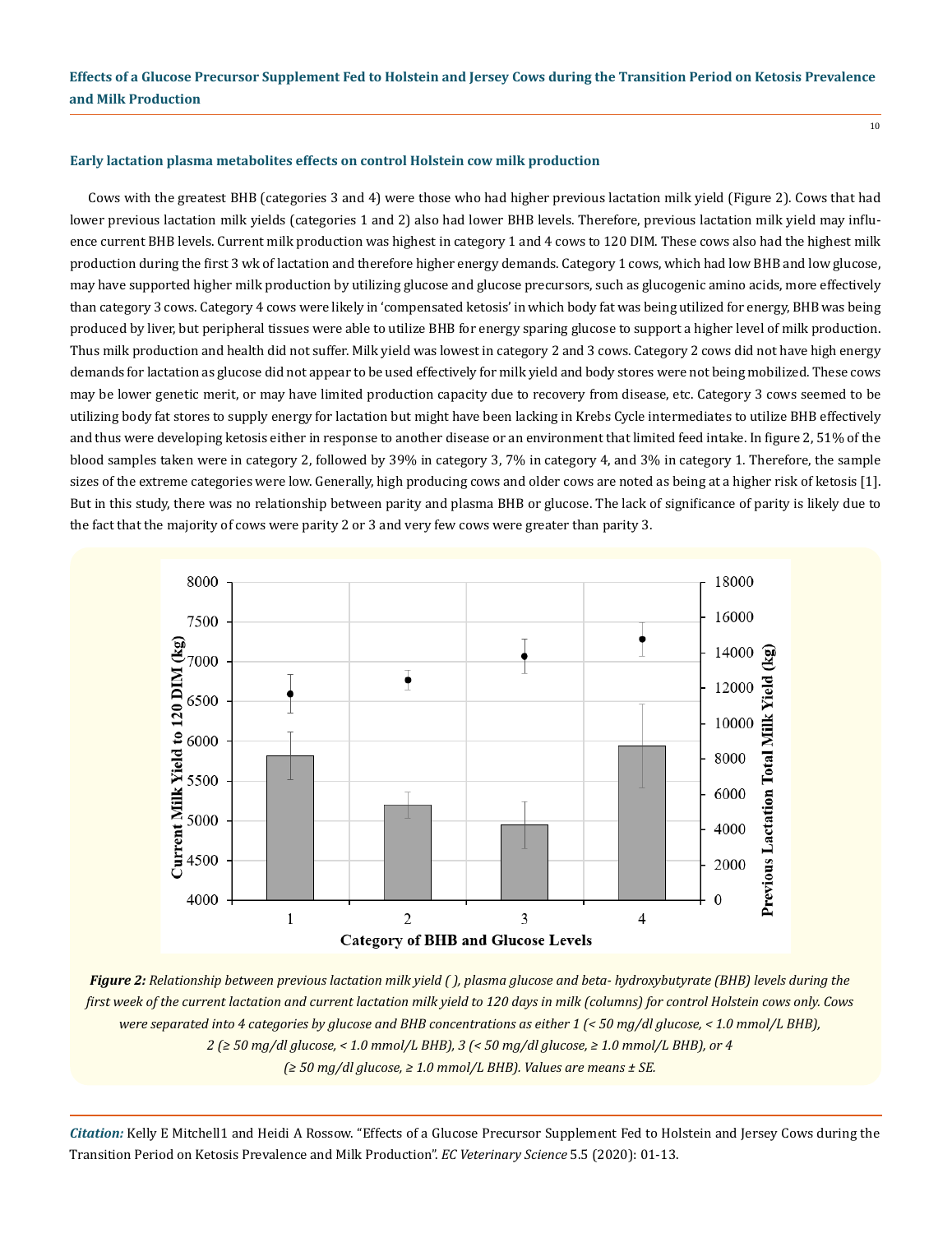There was a tendency for milk yield to decline with BHB greater than 1.0 mmol/L and glucose less than 50 mg/dl. In other studies, Holstein cows with BHB levels ≥ 1.0 to 1.4 mmol/L produced 5.5 to 7.0% less milk yield than cows with lower BHB concentrations [10,34]. However, these studies did not use glucose concentrations. Results from this study showed there was a 13% decrease in daily milk yield in early lactation and 17% decrease in total milk yield for the first 120 DIM for cows in category 3 compared to those in category 4. Therefore, cows having glucose levels above 50 mg/dL potentially negated issues associated with hyperketomia. Currently, glucose concentrations are not used as an indicator of ketosis. While current literature does not consistently show that low glucose was an indicator of ketosis, glucose does play a role in development of ketosis [9,35] and low glucose is associated with lower milk yield.

Previously, research has focused on increased fat: protein ratio to identify cows that potentially have ketosis [36]. In this study, BHB levels were associated with an increased ratio and increased milk fat percentage was only associated with cows in category 3 (4.89% milk fat) which was higher than all other categories by 0.62%. Therefore, cows with greater than 1.0 mmol/L BHB had higher fat: protein ratios (1.50) and cows that had BHB less than 1.0 mmol/L had a ratio of 1.30. However, cows in category 4 had lower milk protein percentage explaining why both category 4 and category 3 were identified with increased fat: protein ratios. Therefore, using fat: protein ratio to identify ketosis can result in false positive results and should not replace glucose monitoring.

#### **Developing a ketosis monitoring program**

Fifty percent of the ketosis cases were identified within 7 DIM. Of those Holsteins, 43% were chronic and continued to exhibit low glucose and high BHB. Week 1 blood values also had the greatest effect on milk yield within the current lactation. Therefore, the first week of lactation was the most effective time to begin monitoring cows for ketosis. In addition, glucose was a better indicator of ketosis rather than fat:protein ratio. Since glucose test strips are typically much less expensive than BHB strips in cow side testing kits, glucose could be used as a prescreening test. If cows were < 50 mg/dl glucose, a BHB test can be used to more efficiently identify category 3 cows. These guidelines could be used to generate an economically efficient monitoring program.

## **Conclusion**

Supplementation with GP in the prepartum and fresh period had beneficial health and production effects for Holstein cows up to 120 DIM demonstrating that reducing ketosis by supplying GP in the TMR can increase milk, protein and fat yield even after the fresh period. Based on the results of this study, ketosis should be monitored in the first week of lactation by identifying cows with glucose less than 50 mg/dL, and then follow with a BHB test to identify ketotic cows in commercial herds.

#### **Acknowledgements**

Thanks to the California Dairy Research Foundation for their support of the graduate student, Kelly Mitchell during the time of this study and Stuhr Enterprises, Inc. for funding the research project.

#### **Conflict of Interest**

The graduate student, Kelly Mitchell was supported by the California Dairy Research Foundation during the time of this study. This study was funded by Stuhr Enterprises, Inc. and they had no role in study design, collection analysis or interpretation of data or in writing and submission for publication of this research.

### **Bibliography**

- 1. Duffield TF., *et al*[. "Use of test day milk fat and milk protein to detect subclinical ketosis in dairy cattle in Ontario".](https://www.semanticscholar.org/paper/Use-of-test-day-milk-fat-and-milk-protein-to-detect-Duffield-Kelton/171483b1f20ae8fe699d1c9cf916d2b283ca613f) *Canadian Veterinary Journal* [38 \(1997\): 713-718.](https://www.semanticscholar.org/paper/Use-of-test-day-milk-fat-and-milk-protein-to-detect-Duffield-Kelton/171483b1f20ae8fe699d1c9cf916d2b283ca613f)
- 2. McArt JAA., *et al*[. "A field trial on the effect of propylene glycol on milk yield and resolution of ketosis in fresh cows diagnosed with](https://www.ncbi.nlm.nih.gov/pubmed/22118089)  subclinical ketosis". *[Journal of Dairy Science](https://www.ncbi.nlm.nih.gov/pubmed/22118089)* 94 (2011): 6011-6020.

*Citation:* Kelly E Mitchell1 and Heidi A Rossow. "Effects of a Glucose Precursor Supplement Fed to Holstein and Jersey Cows during the Transition Period on Ketosis Prevalence and Milk Production". *EC Veterinary Science* 5.5 (2020): 01-13.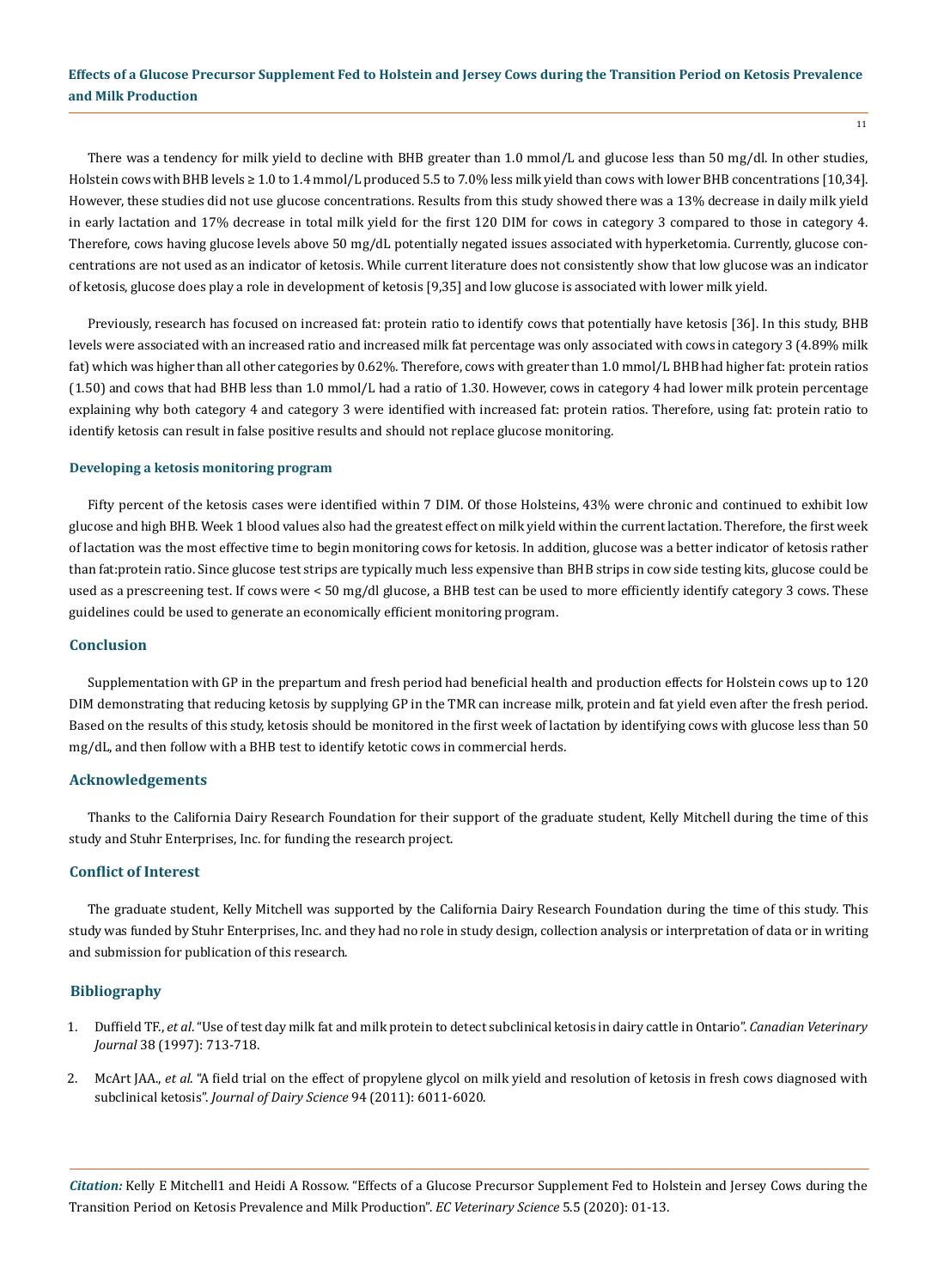- 3. [Bell AW. "Regulation of organic nutrient metabolism during transition from late pregnancy to early lactation".](https://pdfs.semanticscholar.org/3375/831a2d1c3cf22624606fe6e33d14295dedcc.pdf) *Journal of Animal Science* [73 \(1995\): 2804-2819.](https://pdfs.semanticscholar.org/3375/831a2d1c3cf22624606fe6e33d14295dedcc.pdf)
- 4. [Drackley JK. "Biology of dairy cows during the transition period: The final frontier?"](https://www.sciencedirect.com/science/article/pii/S0022030299754743) *Journal of Dairy Science* 82 (1999): 2259-2273.
- 5. [Oetzel GR. "Monitoring and testing dairy herds for metabolic disease".](https://www.ncbi.nlm.nih.gov/pubmed/15471629) *Veterinary Clinics North America Food Animal Practice* 20 [\(2004\): 651-674.](https://www.ncbi.nlm.nih.gov/pubmed/15471629)
- 6. [Duffield TF. "Subclinical ketosis in lactating dairy cattle".](https://www.sciencedirect.com/science/article/abs/pii/S0749072015301031) *Veterinary Clinics North American Food Animal Practice* 16 (2000): 231-253.
- 7. Fukao T., *et al*[. "Pathways and control of ketone body metabolism: on the fringe of lipid biochemistry".](https://www.ncbi.nlm.nih.gov/pubmed/14769483) *Prostaglandins Leukotrienes [Essential Fatty Acids](https://www.ncbi.nlm.nih.gov/pubmed/14769483)* 70 (2004): 243-251.
- 8. Whitaker DA., *et al*[. "Subclinical ketosis and serum beta-hydroxybutyrate levels in dairy cattle".](https://www.ncbi.nlm.nih.gov/pubmed/6626936) *British Veterinary Journal* 139 (1983): [462-463.](https://www.ncbi.nlm.nih.gov/pubmed/6626936)
- 9. Xia Z., *et al*[. "Concentrations of plasma metabolites, hormones, and mRNA abundance of adipose leptin and hormone-sensitive lipase](https://www.ncbi.nlm.nih.gov/pubmed/22296673) [in ketotic and nonketotic dairy cows".](https://www.ncbi.nlm.nih.gov/pubmed/22296673) *Journal of Veterinary Internal Medicine* 26 (2012): 415-417.
- 10. Ospina PA., *et al*[. "Association between the proportion of sampled transition cows with increased nonesterified fatty acids and beta](https://www.ncbi.nlm.nih.gov/pubmed/20655428)[hydroxybutyrate and disease prevalence, pregnancy rate, and milk production at the herd level".](https://www.ncbi.nlm.nih.gov/pubmed/20655428) *Journal of Dairy Science* 93 (2010): [3595-3601.](https://www.ncbi.nlm.nih.gov/pubmed/20655428)
- 11. Lopes RB., *et al*[. "Technical note: Glucose concentration in dairy cows measured using 6 handheld meters designed for human use".](https://www.researchgate.net/publication/334859238_Technical_note_Glucose_concentration_in_dairy_cows_measured_using_6_handheld_meters_designed_for_human_use) *[Journal of Dairy Science](https://www.researchgate.net/publication/334859238_Technical_note_Glucose_concentration_in_dairy_cows_measured_using_6_handheld_meters_designed_for_human_use)* 102 (2019): 9401-9408.
- 12. [Kristensen NB. and Raun BML. "Ruminal and intermediary metabolism of propylene glycol in lactating Holstein cows".](https://www.journalofdairyscience.org/article/S0022-0302(07)71936-7/pdf) *Journal of Dairy Science* [90 \(2007\): 4707-4717.](https://www.journalofdairyscience.org/article/S0022-0302(07)71936-7/pdf)
- 13. Chung YH., *et al*[. "Effects of feeding dry glycerin to early postpartum Holstein dairy cows on lactational performance and metabolic](https://www.ncbi.nlm.nih.gov/pubmed/18024760)  profiles". *[Journal of Dairy Science](https://www.ncbi.nlm.nih.gov/pubmed/18024760)* 90 (2007): 5682-5691.
- 14. Goff JP. and Horst RL. "Oral glycerol as an aid in the treatment of ketosis/fatty liver complex". *Journal of Dairy Science* 84.1 (2001): 153.
- 15. Miyoshi S., *et al*[. "Effects of propylene glycol drenching on energy balance, plasma glucose, plasma insulin, ovarian function and con](https://europepmc.org/article/med/11600272)ception in dairy cows". *[Animal Reproductive Science](https://europepmc.org/article/med/11600272)* 68 (2001): 29-43.
- 16. [Nielsen NI and Ingvartsen KL. "Propylene glycol for dairy cows A review of the metabolism of propylene glycol and its effects on](https://www.sciencedirect.com/science/article/pii/S0377840104000811) [physiological parameters, feed intake, milk production and risk of ketosis".](https://www.sciencedirect.com/science/article/pii/S0377840104000811) *Animal Feed Science and Technology* 115 (2004): 191-213.
- 17. DeFrain JM., *et al*[. "Feeding glycerol to transition dairy cows: effects on blood metabolites and lactation performance".](https://www.sciencedirect.com/science/article/pii/S002203020473564X) *Journal of Dairy Science* [87 \(2004\): 4195-4206.](https://www.sciencedirect.com/science/article/pii/S002203020473564X)
- 18. Fisher LJ., *et al*. "Preliminary evaluation of the addition of glucogenic materials to the rations of lactating cows". *Canadian Journal of Animal Science* 51 (1971): 721-727.
- 19. Fisher LJ., *et al*[. "Effects of propylene glycol or glycerol supplementation of the diet of dairy cows on feed intake, milk yield and com](https://www.nrcresearchpress.com/doi/pdfplus/10.4141/cjas73-045)position, and prevalence of ketosis". *[Canadian Journal of Animal Science](https://www.nrcresearchpress.com/doi/pdfplus/10.4141/cjas73-045)* 53 (1973): 289-296.
- 20. Wu Z., *et al*[. "Effect of feeding calcareous marine algae to Holstein cows prepartum or postpartum on serum metabolites and perfor](https://www.ncbi.nlm.nih.gov/pubmed/25935240)mance". *[Journal of Dairy Science](https://www.ncbi.nlm.nih.gov/pubmed/25935240)* 98 (2015): 4629-4639.

*Citation:* Kelly E Mitchell1 and Heidi A Rossow. "Effects of a Glucose Precursor Supplement Fed to Holstein and Jersey Cows during the Transition Period on Ketosis Prevalence and Milk Production". *EC Veterinary Science* 5.5 (2020): 01-13.